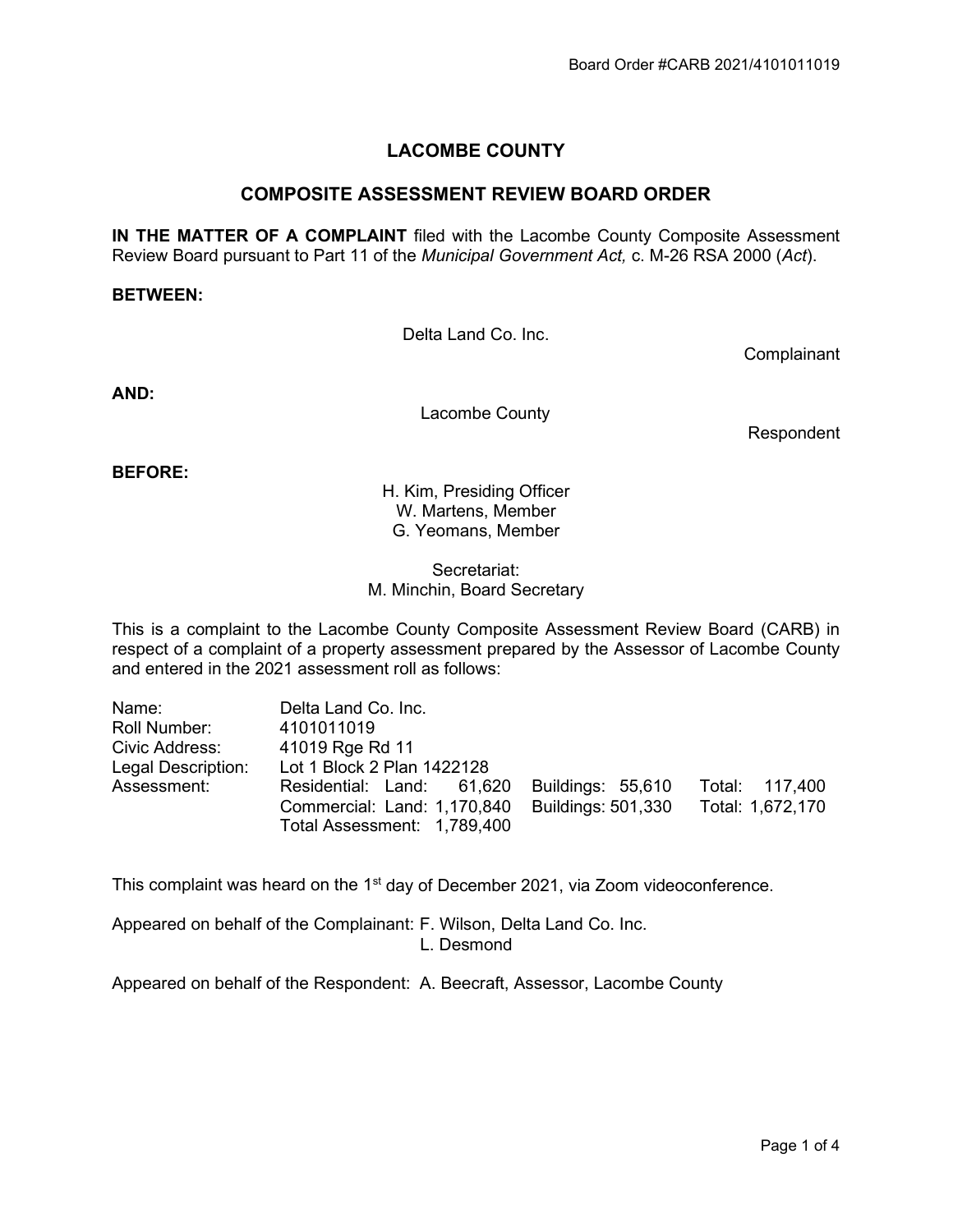# PROPERTY DESCRIPTION AND BACKGROUND

[1] The subject property is a 192.5 acre parcel on the west side of Gull Lake. It is zoned Recreation District (P-R) in the County's Land Use Bylaw and under development as a golf course. It is part of the Sandy Point resort and contains an 11,424 square foot (sf) maintenance warehouse and a 655 sf security operator's suite. It is assessed based on land at market value at 95% non-residential for the golf course and 5% residential for land attributable to the security operator's suite, resulting in assessments of \$1,170,840 and \$61,620 respectively. Improvements are assessed using Marshall and Swift for values of \$501,330 and \$55,610 for the warehouse and suite respectively. The assessment under complaint is \$117,230 Residential and \$1,672,170 Commercial for a total assessment of \$1,789,400.

## **ISSUES**

[2] The only issue in this complaint is whether the property is in the correct class.

#### REQUEST

[3] Entire property to be classified as residential.

#### COMPLAINANT'S POSITION

[4] The Complaint form stated:

The description of property is incorrect. The property has previously been identified as municipal residential and is now being assessed as municipal commercial and municipal residential. There has been no construction as such on this property to this time. There is and has been a temporary skid mounted security trailer on the property. 100% of the remaining property is bare development land.

[5] The Complainant presented assessment notices from 2019 and 2020 that indicated the land and improvements coded as residential, compared to the 2021 assessment under complaint. The Complainant also questioned whether undeveloped re-zoned lands are taxed at fully developed rates and whether all re-zoned lands in the County are taxed at higher rates prior to development being completed but did not provide evidence with respect to those matters.

#### RESPONDENT'S POSITION

[6] The Respondent stated that the subject parcel is part of the Sandy Point development, which offers resort style living with year-round accessibility and recreational amenities with subdivided lots available for purchase, daily rental, and seasonal lease. The subject parcel is accessed from Range Road 1-1 with paved internal road access into the subdivision. The parcel is serviced with power, water, and sewer but not natural gas.

[7] The Respondent stated that during annual re-inspections in the previous year, it was discovered the subject property was incorrectly classified as residential. This was corrected in the subject assessment to non-residential, which is the appropriate assessment classification for the majority of the parcel. The security operator's suite and land on which it sits remains classified as residential.

[8] The Respondent provided excerpts from the Act, which sets out the legislative framework for assessing property in Alberta, detailing the four assessment classes: residential, non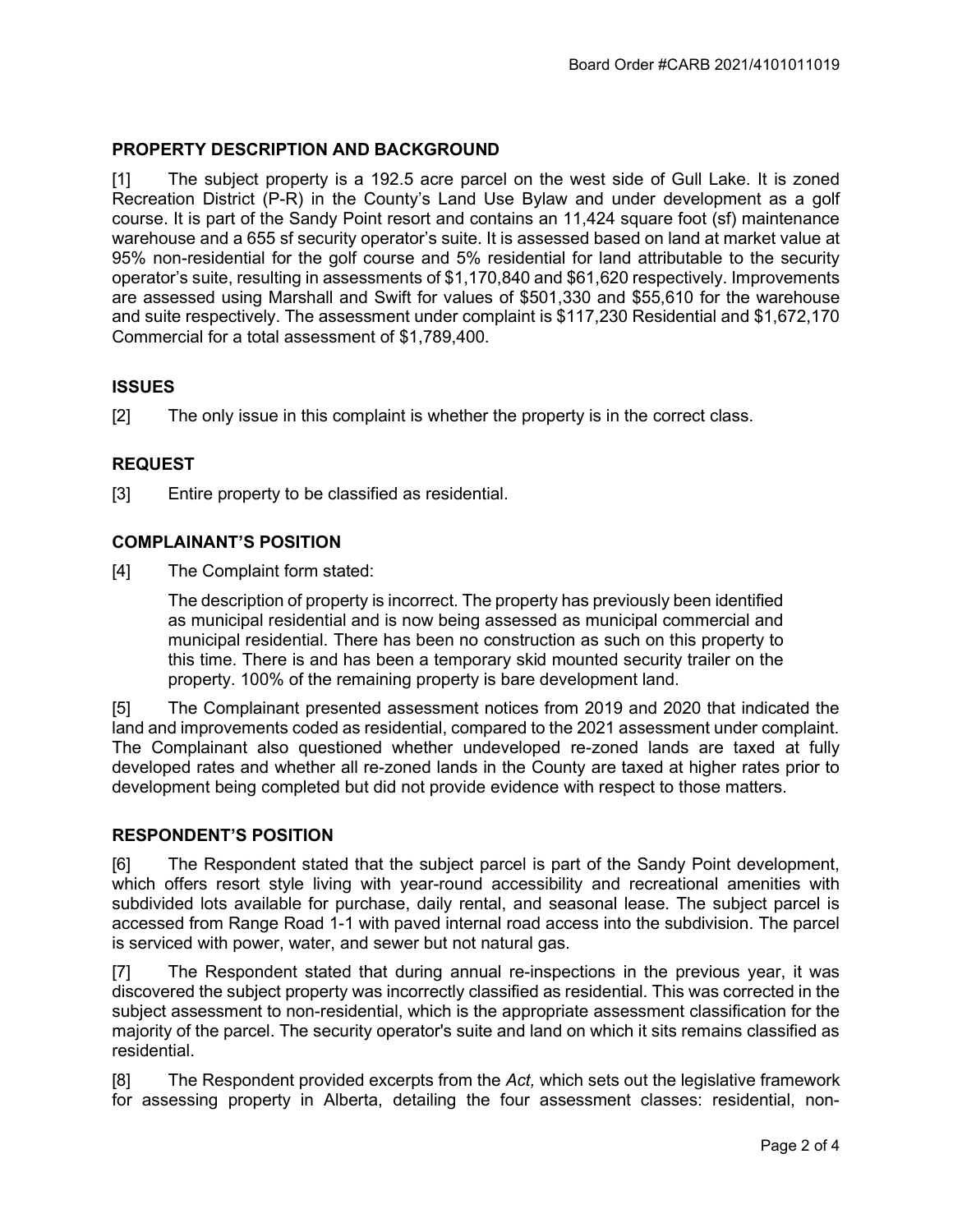residential, farmland, and machinery and equipment. Non-residential is defined as property on which industry, commerce, or another use takes place or is permitted to take place under a land use bylaw passed by council but does not include farmland or land that is used or intended to be used for permanent living accommodation. Residential means property that is not classed by the assessor as farmland, machinery, and equipment or nonresidential. Accordingly, the subject land is classified correctly.

[9] In response to the Complainant's questions, the Respondent outlined the legislative basis of the assessment. The subject property was rezoned from A -Agriculture to P-R in 2010 to allow for the resort development. P-R has a variety of recreational permitted and discretionary uses. The subject property is intended to be used for storage of machinery and equipment for maintenance of the resort. The land should have been classified as non-residential once the property was stripped, construction of the golf course began, and when the maintenance warehouse was constructed.

The Complainant provided no evidence to support reclassification to residential, nor evidence with respect to market value and the assessment should be confirmed.

#### **DECISION**

[10] The property class is correct, and the assessment is confirmed.

#### **REASONS**

[11] The legislation is clear that land under construction for a golf course should be classed as non-residential, while the portion of the property used for residential purposes may be classed as residential. The property was classed incorrectly in previous years, but such error should be corrected. The CARB notes that the Complainant benefitted from the correction being made for the subject assessment instead of issuing an amended assessment when the error was discovered, as permitted under the Act:

- 305(1) If it is discovered that there is an error, omission or misdescription in any of the information shown on the assessment roll,
	- (a) the assessor may correct the assessment roll for the current year only, and
	- (b) on correcting the roll, an amended assessment notice must be prepared and sent to the assessed person.

[12] The class of the property was the only matter to be determined, as there was no evidence presented with respect to valuation. Accordingly, the assessment is confirmed.

Dated at Lacombe County, in the Province of Alberta, this  $23<sup>rd</sup>$  day of December 2021.

Munkel Mul

For H. Kim, Presiding Officer